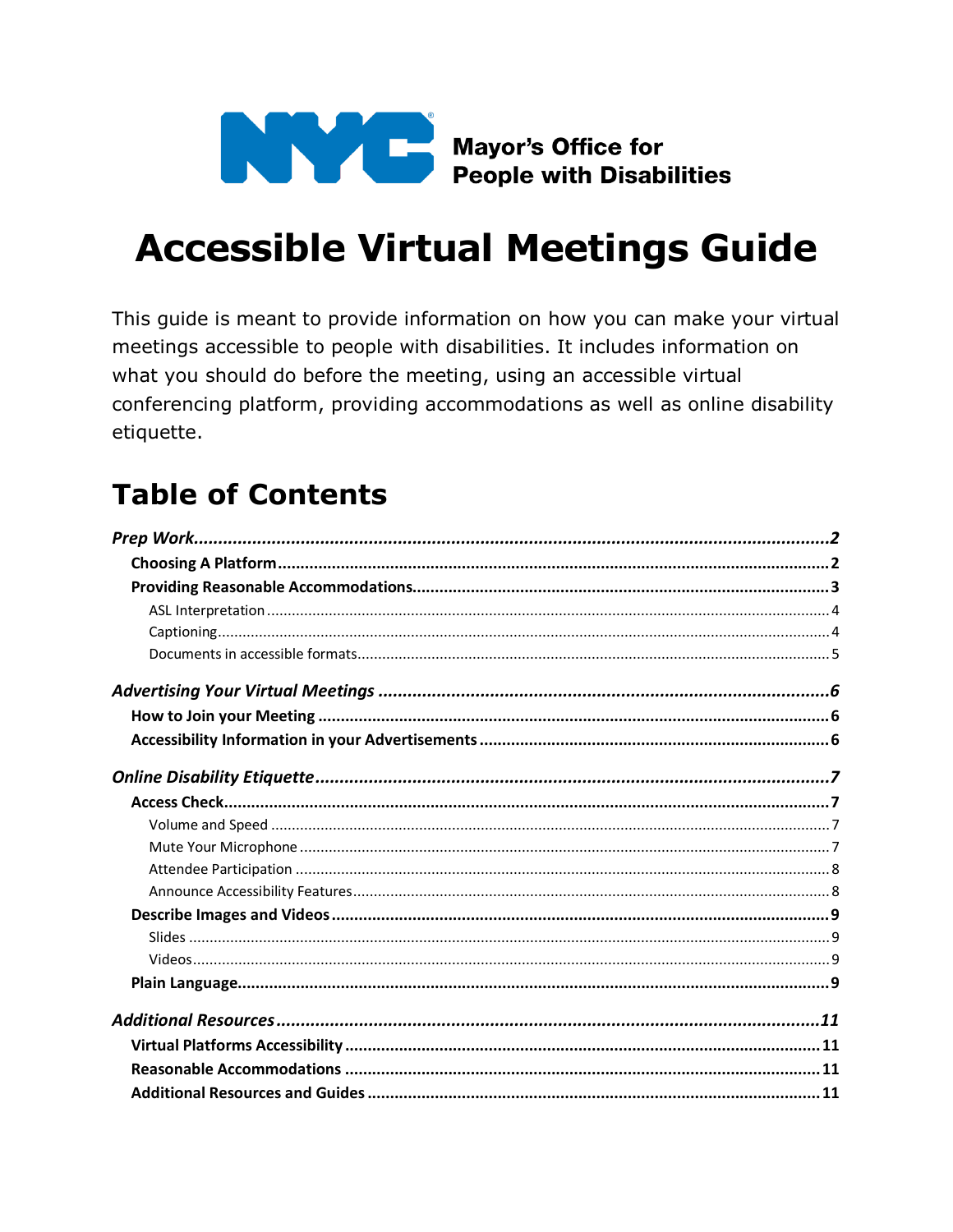# <span id="page-1-0"></span>**Prep Work**

Before you host your meeting, you should think about the following:

- Choosing an accessible platform
- Setting up accommodations
- Making your materials and advertising accessible

# <span id="page-1-1"></span>**Choosing a Platform**

It's important to choose a platform that supports accessibility for people that have mobility, vision, hearing and cognitive disabilities. For example, a lot of blind people use software called a screen reader to access the content on their devices. Some folks with mobility disabilities use the keyboard instead of the mouse. Not all platforms support screen reader or keyboard accessibility. Below is a list of popular platforms and their accessibility features.

**\*\*Note:** The City of New York does not endorse any of these products. The information presented below is gathered from the product websites or from feedback from the disability community.

\*\*Note: Please practice safety when you use conferencing platforms. Remember to create a password for your meeting and avoid posting the link to join your meeting in a public website. Instead, have your participants register and send them the info to join privately.

### 1. [Zoom Meetings](https://www.zoom.us/)

- a. Support for Screen Readers
- b. Support for Manual Captioning
- c. Can be used by ASL interpreters
- d. Has Keyboard Shortcuts
- e. [Zoom Accessibility features](https://zoom.us/accessibility)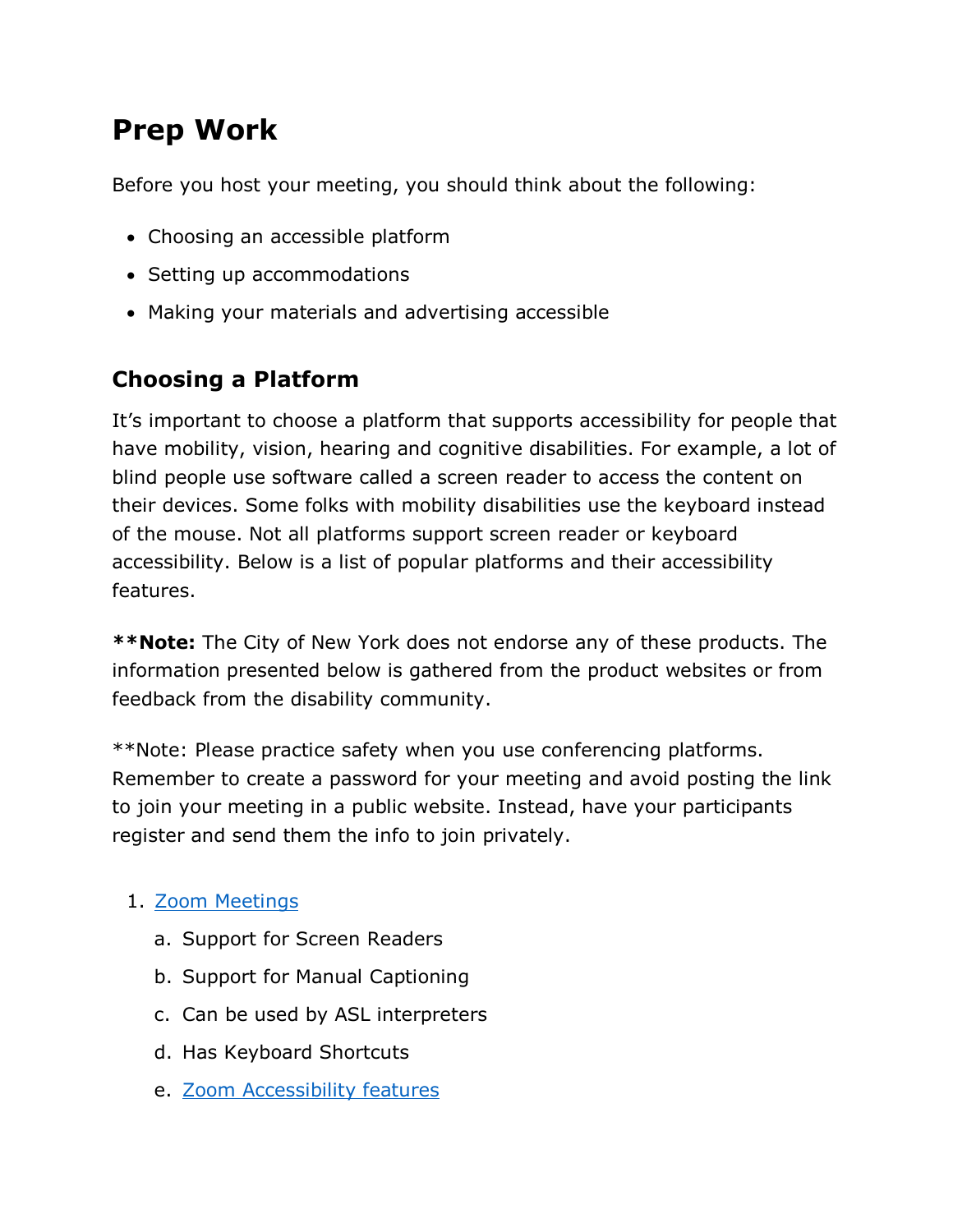#### 2. [Google Meet](https://gsuite.google.com/products/meet/)

- a. Support for Screen Readers
- b. Live Automated Captioning
- c. Can be used by ASL interpreters
- d. Has Keyboard Shortcuts
- e. [Google Meet Accessibility Features](https://support.google.com/meet/answer/7313544?hl=en)

#### 3. [Microsoft Teams](https://www.microsoft.com/en-us/microsoft-365/microsoft-teams/group-chat-software)

- a. Support for Screen Readers
- b. Live Automated Captioning
- c. Can be used by ASL interpreters
- d. Has Keyboard Shortcuts
- e. Microsoft Teams Accessibility Features

#### 4. [GoToMeetings](https://www.gotomeeting.com/)

- a. High Contrast Mode
- b. Has Keyboard Shortcuts
- c. [GoToMeetings Accessibility Features](https://support.goto.com/meeting/help/what-accessbility-features-are-available-in-gotomeeting)

### <span id="page-2-0"></span>**Providing Reasonable Accommodations**

It is a legal requirement to provide reasonable accommodations for people with disabilities upon request. Some accommodations you might be asked for include, but are not limited to:

- American Sign Language (ASL) Interpretation
- Live Captioning
- Documents in Accessible and/or Alternate Formats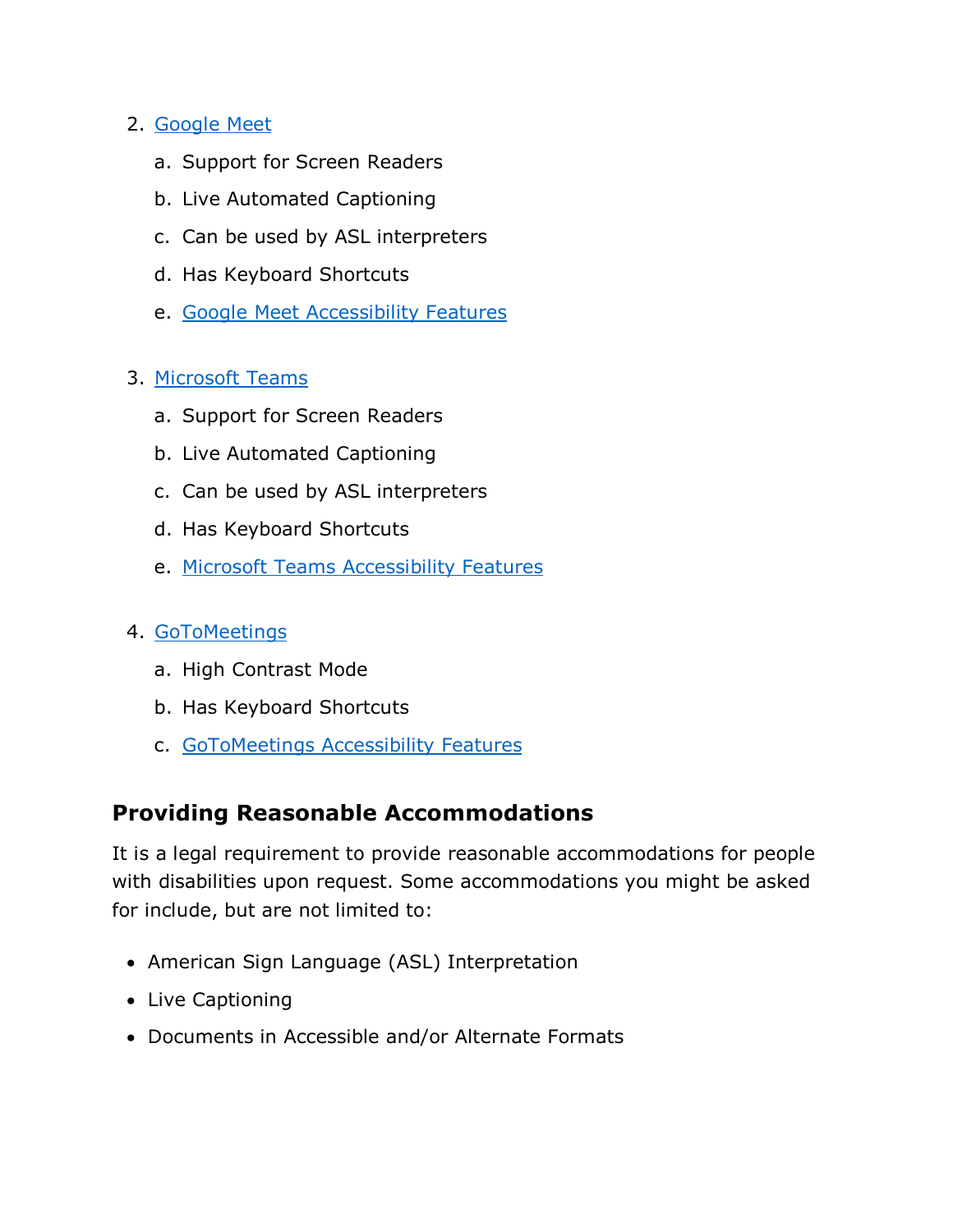### <span id="page-3-0"></span>**ASL Interpretation**

If someone requests American Sign Language interpretation (ASL), you can hire an ASL interpreter to join the meeting and sign via the video conferencing service.

Refer to our [American Sign Language Interpreters page](https://www1.nyc.gov/site/mopd/resources/american-sign-language-interpreters.page) for a list of NYC ASL vendors. Whenever possible, we strongly encourage the use of local vendors.

### <span id="page-3-1"></span>**Captioning**

Captioning is used to include people with hearing disabilities in your virtual meetings. Depending on the platform, you may have the capability for a person to enter live captions or enable automated captions. Both methods have pros and cons in terms of cost and efficiency.

### List of NYC [Captioning Providers](https://www1.nyc.gov/site/mopd/resources/cart-vendors.page)

Below is more info about each platform and support for live captions.

- 1. Zoom:
	- a. Supports manual captions added by a person.
	- b. Pros: Captioning is accurate and can be saved as a transcript for meetings.
	- c. Cost: You will need to hire a captioner and do some setup.
	- d. [Captioning on Zoom](https://support.zoom.us/hc/en-us/articles/207279736-Getting-started-with-closed-captioning)
- 2. Google Meet:
	- a. Supports live automated captions
	- b. Pros: free and easy to setup
	- c. Cons: Accuracy will vary and captions are not saved
	- d. [Enabling Captions on Google Meet](https://support.google.com/meet/answer/9300310?co=GENIE.Platform%3DDesktop&hl=en)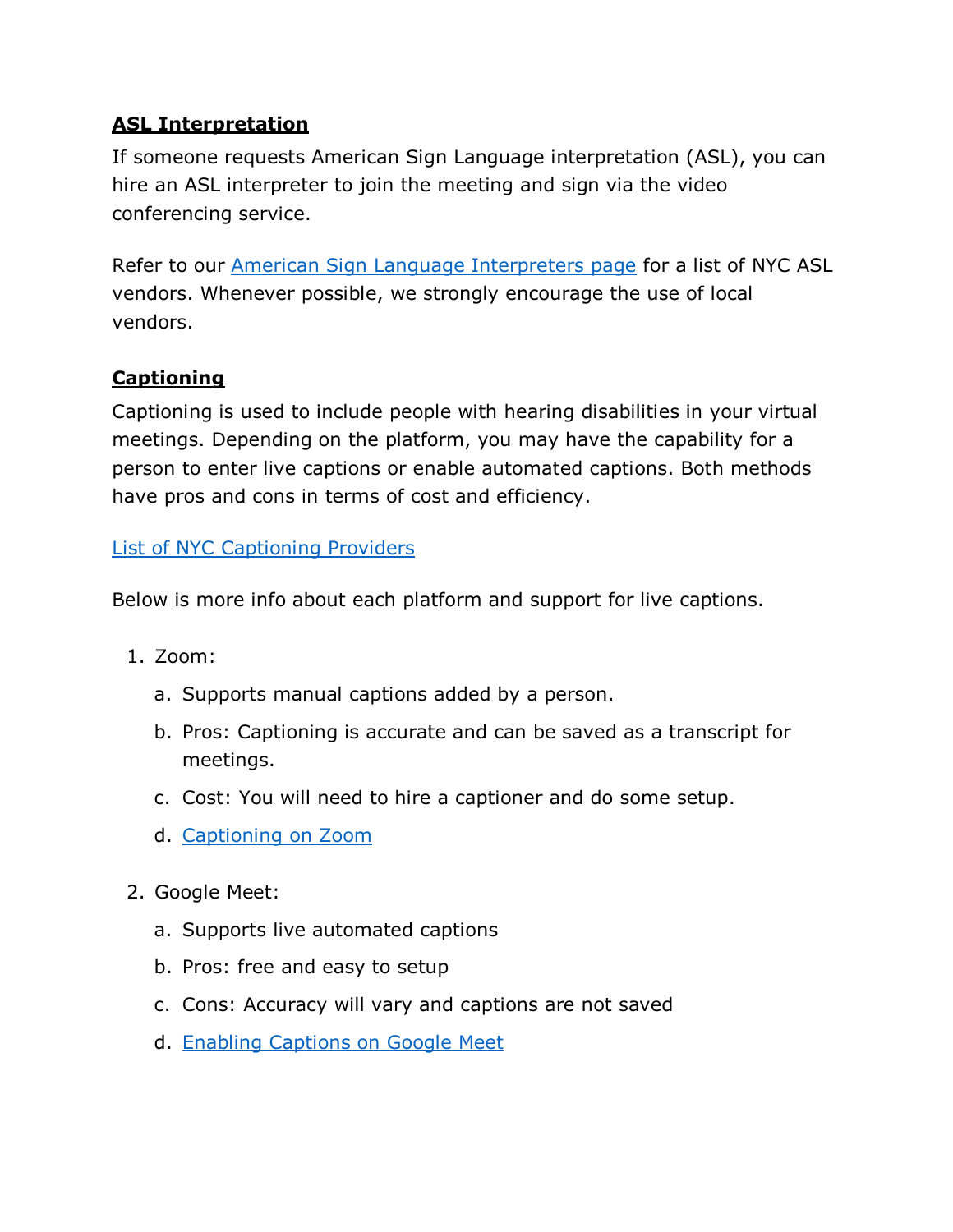- 3. Microsoft Teams:
	- a. Supports live automated captions.
	- b. Pros: no extra charge and easy to setup.
	- c. Cons: Accuracy will vary and captions are not saved. Captions not yet available on government clouds.
	- d. [Enabling Live Captions within Teams](https://support.office.com/en-us/article/use-live-captions-in-a-teams-meeting-4be2d304-f675-4b57-8347-cbd000a21260).
- 4. GoToMeetings:
	- a. Third party vendors can provide captions for a Goto Meeting.
	- b. Pros: Accurate and allows for recording and transcripts.
	- c. Cons: Has a cost, can sometimes require a separate browser for the captions and requires extra setup before and after.

#### <span id="page-4-0"></span>**Documents in Accessible Formats**

If you are sharing electronic documents or slide decks during your virtual meeting, you should make them accessible to attendees with disabilities. Also, if you are promoting your meeting on social media, your posts should be accessible. Below are links to three guides for each of those mediums.

- [Accessible Documents Guide](https://www1.nyc.gov/assets/mopd/downloads/pdf/MOPD-Accessible-Documents-Guide-2020.pdf)
- [Accessible Slide Decks Guide](https://www1.nyc.gov/assets/mopd/downloads/pdf/Slidedecks-and-Presentations-Checklist-November-2019.pdf)
- <span id="page-4-1"></span>• [Accessible Social Media Guide](https://www1.nyc.gov/assets/mopd/downloads/pdf/Accessible-Social-Media-Guide-2019.pdf)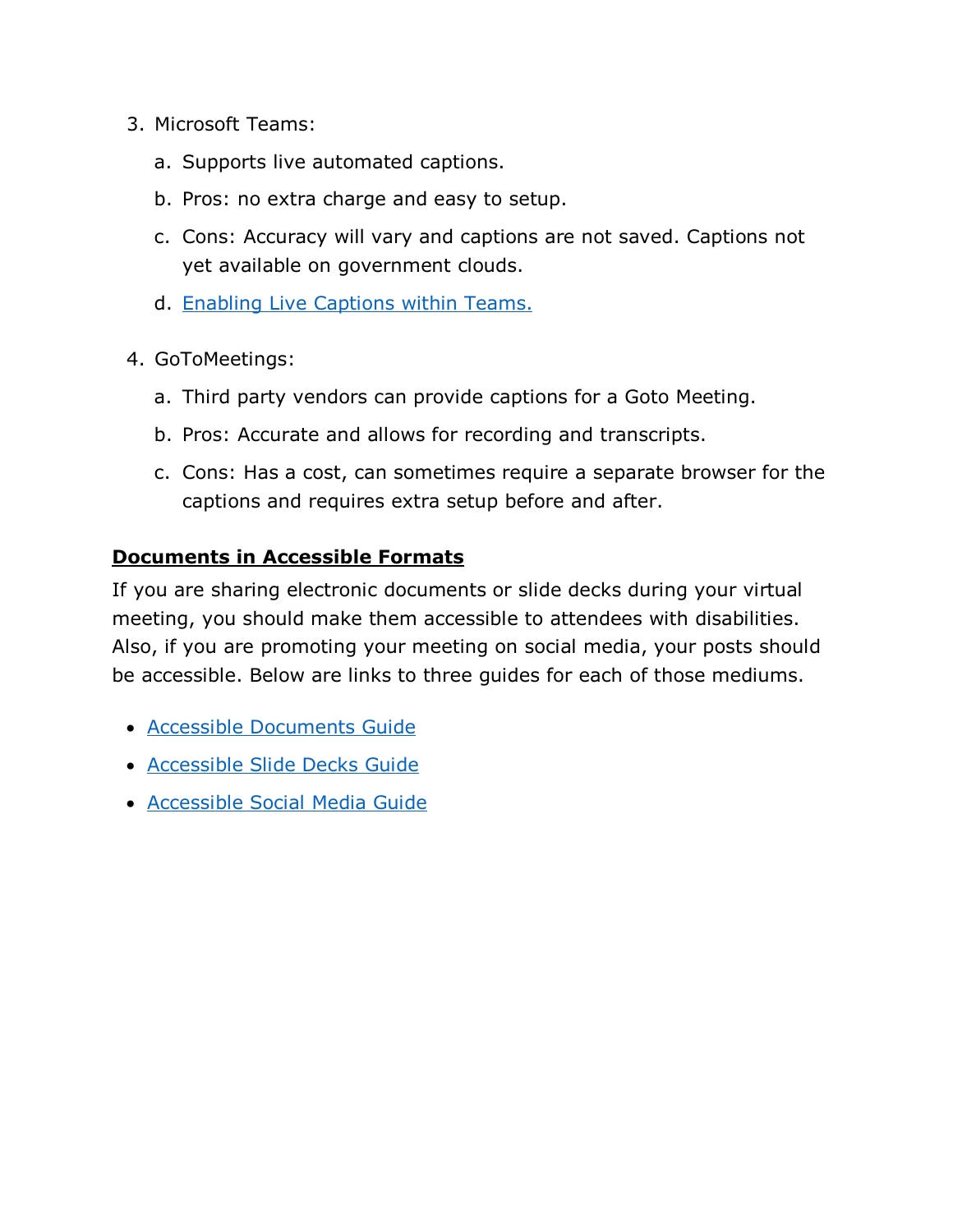# **Advertising Your Virtual Meetings**

Be sure to include the following when you advertise your virtual event.

- At least two methods to join your meeting
- Accessibility information

## <span id="page-5-0"></span>**How to Join Your Meeting**

Including a link to your meeting is convenient for those who can join using their computer or smart device. However, it is important to remember that some individuals may not have easy access to the Internet. In your advertisements and calendar events, always include a dial-in number along with the link to your virtual meeting.

# <span id="page-5-1"></span>**Accessibility Information in your Advertisements**

this is required by Local Law 28 of 2016. Include the following information in Including accessibility info in your advertisements sends the message that people with disabilities are welcome to join your virtual event. It also gives people with disabilities a way to request accommodations. For NYC agencies, your advertisements:

- Information about the accessibility of the platform you are using.
- Accommodations that are being provided (ASL, Captioning, etc.).
- A point of contact to request accommodations including both a phone number and email address.
- A deadline to request accommodations, typically 72 hours before the meeting.

For more information and examples of accessibility language, refer to our [Meeting Guide.](https://www1.nyc.gov/site/mopd/initiatives/mopd-meeting-guide.page)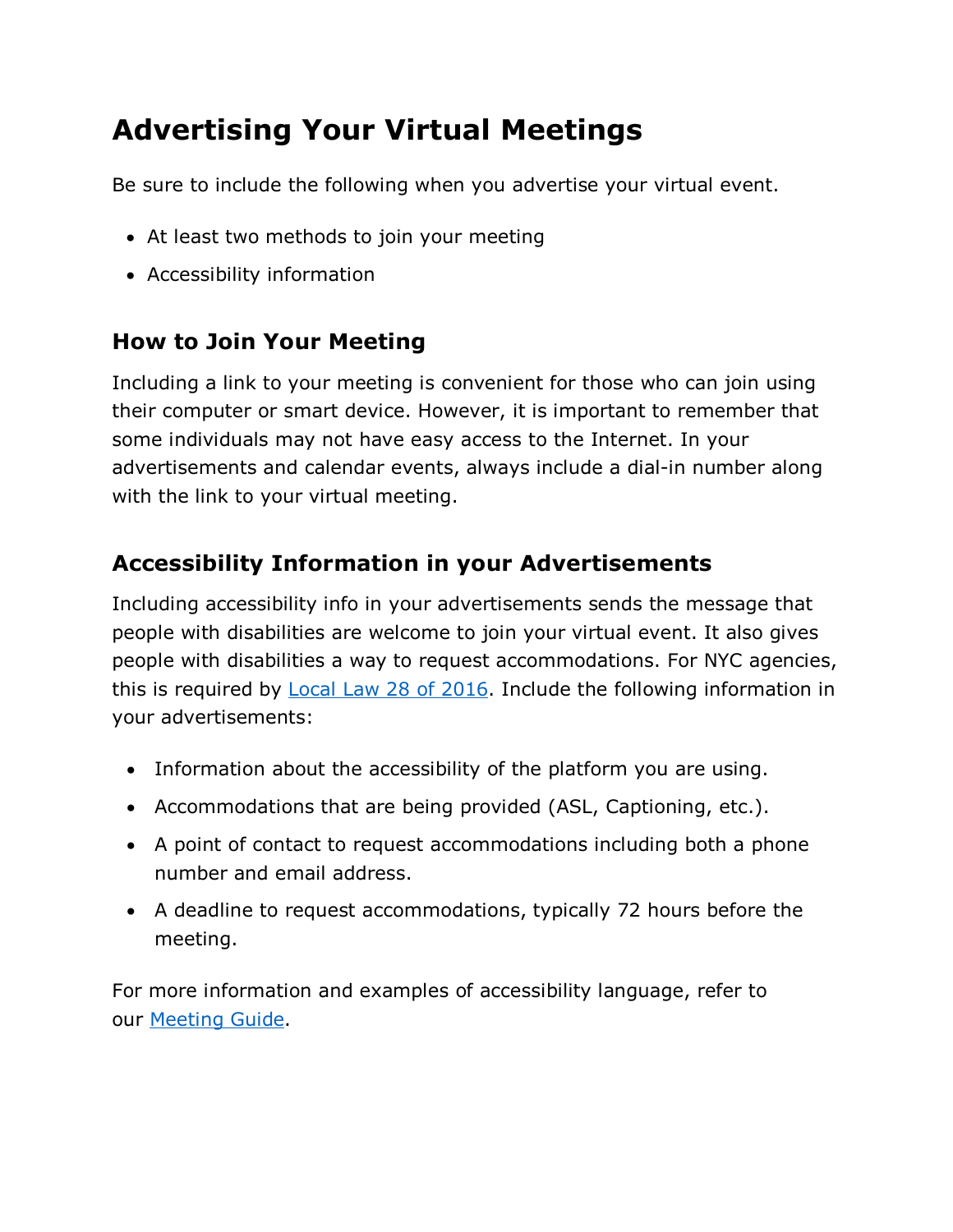# <span id="page-6-0"></span>**Online Disability Etiquette**

When hosting a virtual meeting, use these guidelines to make it easier for attendees with disabilities to follow along and participate.

- Start with an access check.
- Establish rules for participation.
- Describe all images and videos.
- <span id="page-6-1"></span>• Use plain language.

## **Access Check**

In the disability community, it is a best practice to start every meeting with an access check. It is a way of checking in with your attendees as well as sharing valuable information about accessibility features of your event. Include the following in your access check when hosting a virtual meeting.

### <span id="page-6-2"></span>**Volume and Speed**

Start by asking your attendees the following:

- 1. Am I speaking loud enough?
- 2. Am I speaking too fast?

This will give you a good idea of what speed and volume you will need to have for the rest of the meeting.

### <span id="page-6-3"></span>**Mute Your Microphone**

When we leave our microphones on, it also shares our background sounds with other attendees. This could be the sound of radiators, other people in the background, pets, etc. In a meeting of 3 or more people, it can get difficult to hear one person if everyone's microphone is on. This is especially important to ensure accurate ASL interpretation and captions.

In your access check, inform everyone that only one person should speak at a time and that all individuals should mute themselves when they are not speaking. You should also let all attendees know how to mute and unmute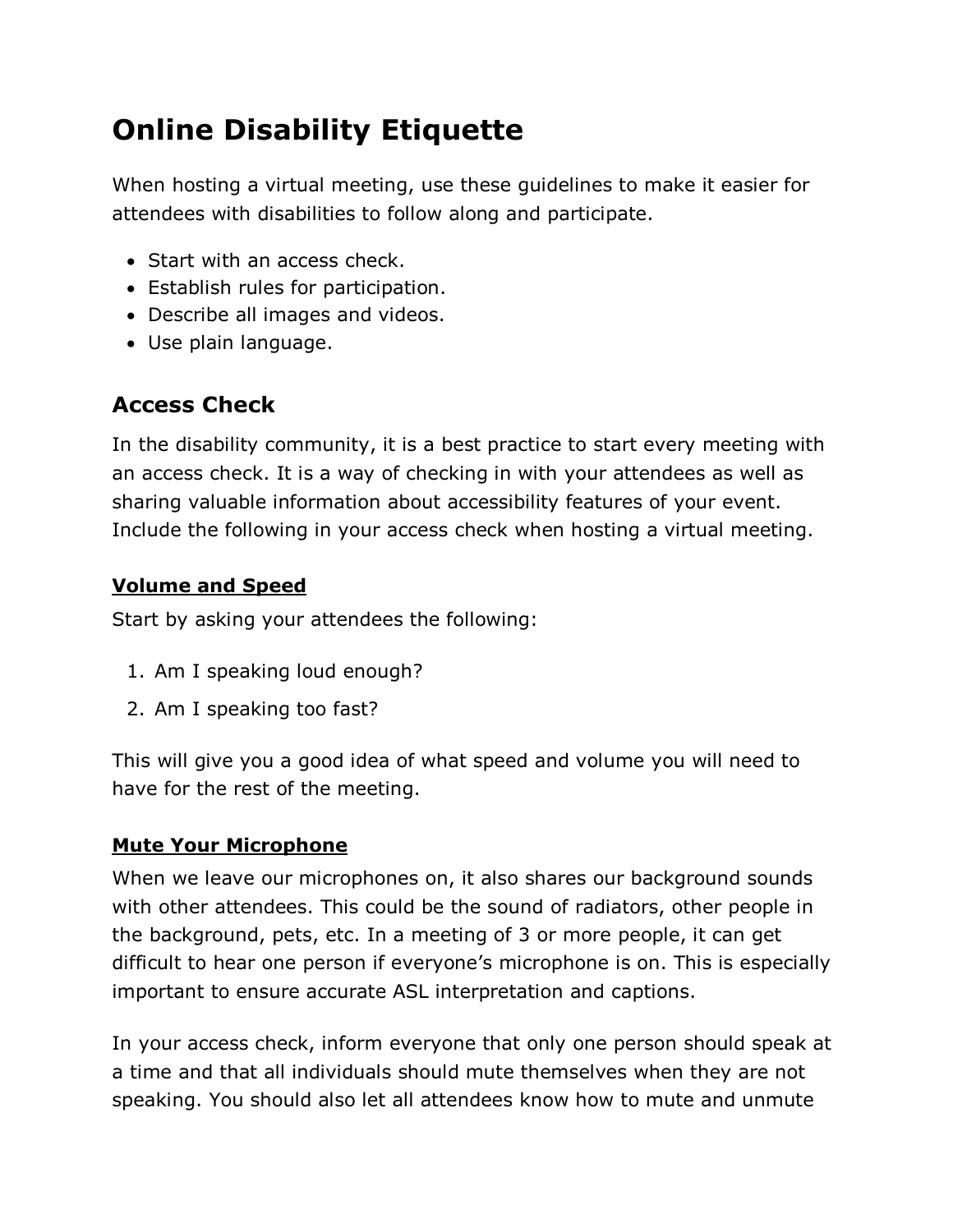before starting the meeting because some folks might be new to the platform you are using.

### <span id="page-7-0"></span>**Attendee Participation**

You should establish a way for attendees to get your attention and participate in the meeting. In your access check, let your attendees know how to do both these things. Below are a few ways on how folks can participate:

- Announce yourself: Let attendees know that they can unmute themselves and say their name. Then wait for the host to give them the floor. It is a general best practice that all attendees should say their name before each time they speak, so that blind/low vision participants can follow along.
- Use the chat feature: Let attendees know that they can submit their questions in the chat area. If you are using this method, it is important to have someone else monitoring the chat while you host.
- Raise hands feature: Some conferencing platforms include a raise hands feature. It is a button that attendees can use to let you know that they are trying to get your attention.

### <span id="page-7-1"></span>**Announce Accessibility Features**

You've put a lot of work into making your virtual meeting accessible. It can go by unnoticed if you don't let attendees know what is available. If you have ASL interpreters, live captioning or documents in accessible formats, announce these features during your access check. Also, let all attendees know how to access these services.

If you have made your documents and slides accessible, email them to attendees before the meeting. You should also have them downloadable on a webpage online. Some website addresses can be long and difficult to type, you can create a short URL using [bit.ly](https://bitly.com/) or [Tiny URL](https://tinyurl.com/) so that it's easier to get to the page where your documents can be downloaded.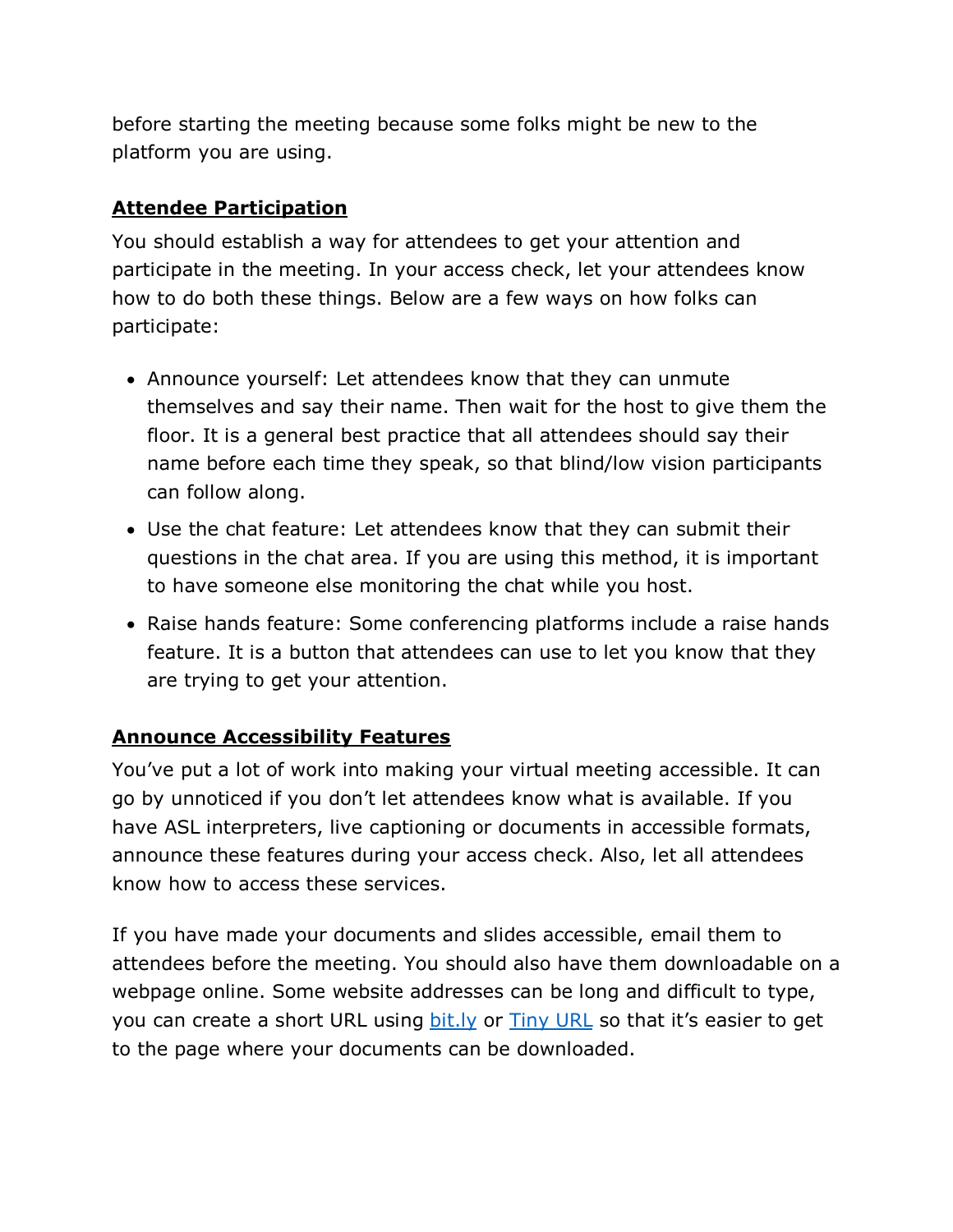### <span id="page-8-0"></span>**Describe Images and Videos**

While you host your virtual meeting, remember that not everyone can see the visual aids that you are using. Some attendees might identify as blind/low vision and others might be joining by phone. Below are some tips on how to be more descriptive.

### <span id="page-8-1"></span>**Slides**

If you are using slides follow this format:

- 1. Read the slide title every time you advance to a new slide.
- 2. Before you start talking about your slide, describe any images on the slide such as photos, graphs, charts etc. For information on how to describe images, refer to our [Social Media Accessibility Guide.](https://www1.nyc.gov/assets/mopd/downloads/pdf/Accessible-Social-Media-Guide-2019.pdf)

### <span id="page-8-2"></span>**Videos**

If you are showing videos, try to find an audio described version of the video on YouTube. You can search for the name of the video with the words "audio described." You can also search for that video on the website [youdescribe.org.](https://youdescribe.org/) It is a website where people volunteer to describe videos. You can use their browser extension to describe any YouTube video you would like or you can request that a volunteer describe it.

# <span id="page-8-3"></span>**Plain Language**

You can make your virtual meeting more understandable and accessible to attendees with developmental disabilities as well as people with limited English proficiency by using plain language. The definition of plain language is text that can be understood from the first read. This also applies to hosting and presenting. Attendees should be able to understand the information you are sharing with ease. Encourage everyone participating in your virtual meeting to use plain language when speaking. Below are some tips to follow.

• Use everyday words. If you have to use technical language, define each term the first time you use it.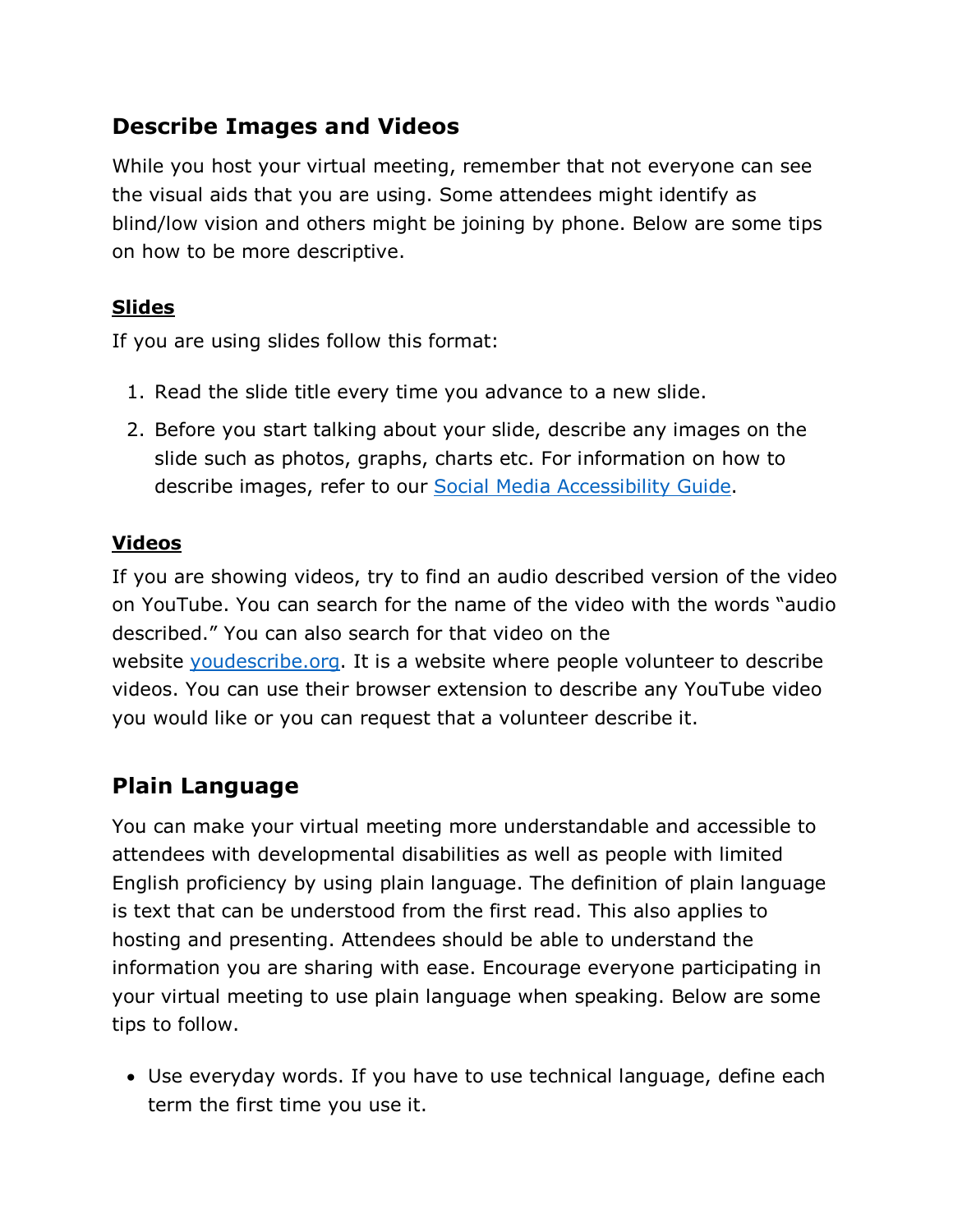- Omit unneeded words.
- Keep your sentences short. This will help attendees digest your ideas more easily.
- At the beginning of your meeting, let your audience know the run of show so they know what to expect.
- When presenting, state your major points first before going into details.
- Stick to one topic at a time. Jumping around between topics will confuse your audience.
- Use pronouns when you can.
- Speak using the active voice.

<span id="page-9-0"></span>You can find more guidance on <u>plainlanguage.gov</u>.